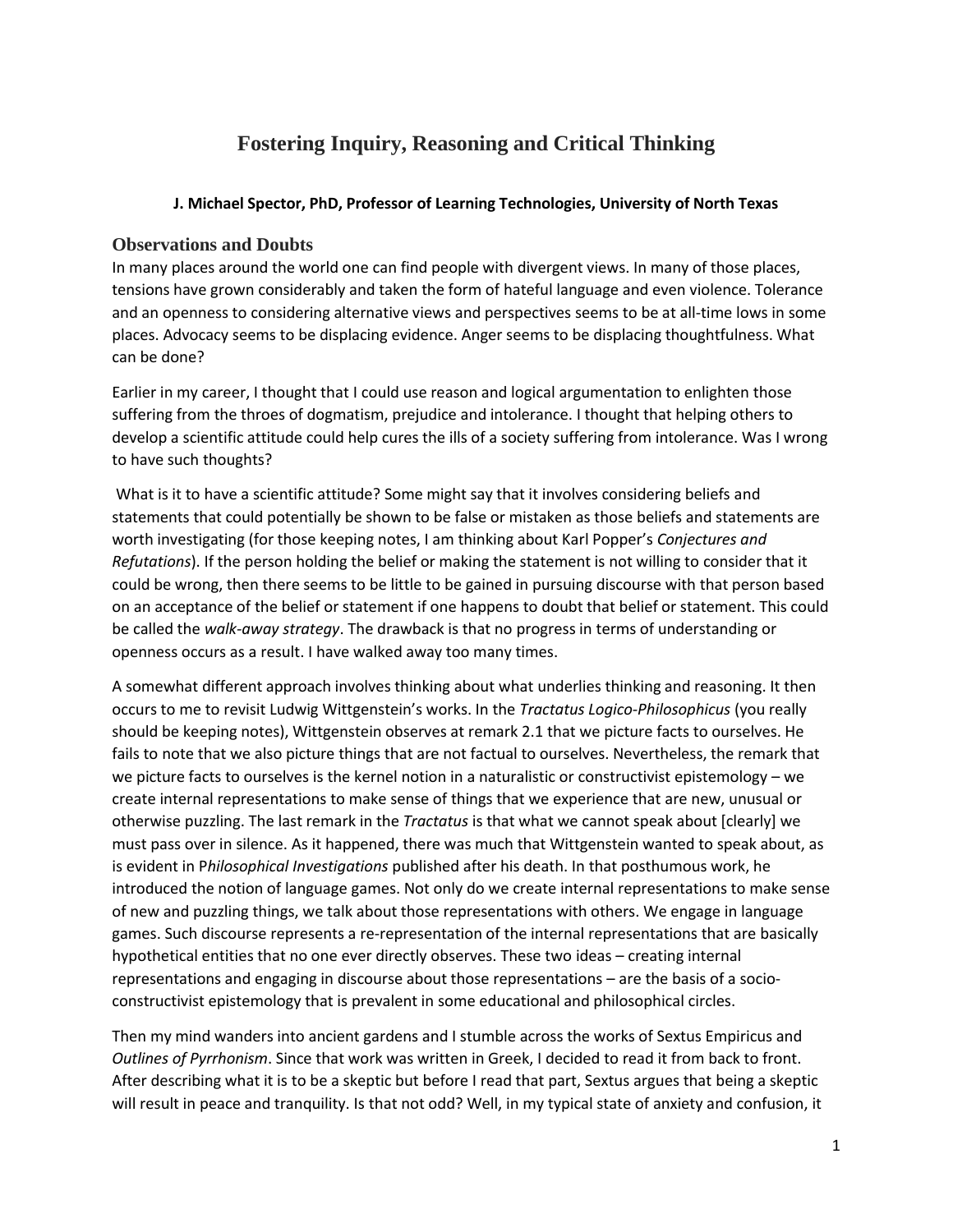seems highly desirable. How to achieve such intellectual peace and tranquility? I had to read the first part to find an answer to that question.

Basically, becoming a skeptic involves recognizing that many (possibly most) beliefs and statements are open to investigation. A dogmatic position results when one believes something about which there exists a basis for doubt or further investigation; a variant of dogmatism occurs when one believes that there is no possible answer to a question or issue. In both of those cases, no further inquiry can occur and the discourse is cut off (recall the walk‐away strategy mentioned earlier). A skeptic, however, is someone who recognizes that further investigation is possible even when the available evidence apparently favors one or another of the many possible beliefs or positions. A skeptic, in the world of Sextus Empiricus, is not held captive by his or her beliefs.

I have to admit that from that conclusion (many or most beliefs are open to further investigation and possible refutation) to intellectual peace and tranquility is a leap – at least for me (I have short legs). Nonetheless, I have developed a few suggestions that might lead a student to a path not yet taken.

#### **The Suggestion**

As I am close to retiring after more than 40 years in higher education, I am beginning to understand the role of a teacher in fostering inquiry, reasoning and critical thinking. There are two pieces to the puzzle that I am trying to piece together.

The first is the notion of having questions. The job of a teacher is to help students have questions – not to help them ask questions or give them answers. To have a question involves (a) admitting that one does not know (with certainty or with extremely high confidence) something, (b) committing time and effort to finding answers, (c) being willing to consider alternative perspectives and approaches, and (d) being willing to revisit the entire process again and again (akin to Socrates asking Crito to explain again why he should escape). It seems to me that all too often students are taught to have answers rather than to have questions. Learning how to have questions should be considered a basic skill, akin to reading Plato's *Symposium*, writing love letters, and calculating *π* (I happen to love transcendental numbers). If this argument is accepted, then inquiry should be introduced early and often in primary and secondary education.

The second piece to this puzzle (which seems very difficult to put together) is a framework that can support a wide variety of inquiries – that is to say, cases of having questions. One framework that might fit into this very complicated puzzle (supporting inquiry, reasoning and critical thinking) involves considering argument forms. An argument can be considered a collection of statements (premises) offered in support of another statement (the conclusion). A form of scientific reasoning can be mapped onto this notion of an argument form. Logicians typically distinguish deductive arguments from non‐ deductive arguments since the criteria for evaluating them are different. That distinction is not necessarily relevant to this brief and tenuous excursion into inquiry learning. The figure below depicts the general form of an argument. The reason for introducing such a framework early in a child's education is that it can establish a habit of mind – namely the habit of thinking of the adequacy of the evidence, the habit of identifying unstated assumptions that might also merit inquiry, and the habit of looking at the implications of what one believes. If those habits are established early in a child's education, then there is a remote possibility that more children will begin to think scientifically. Perhaps